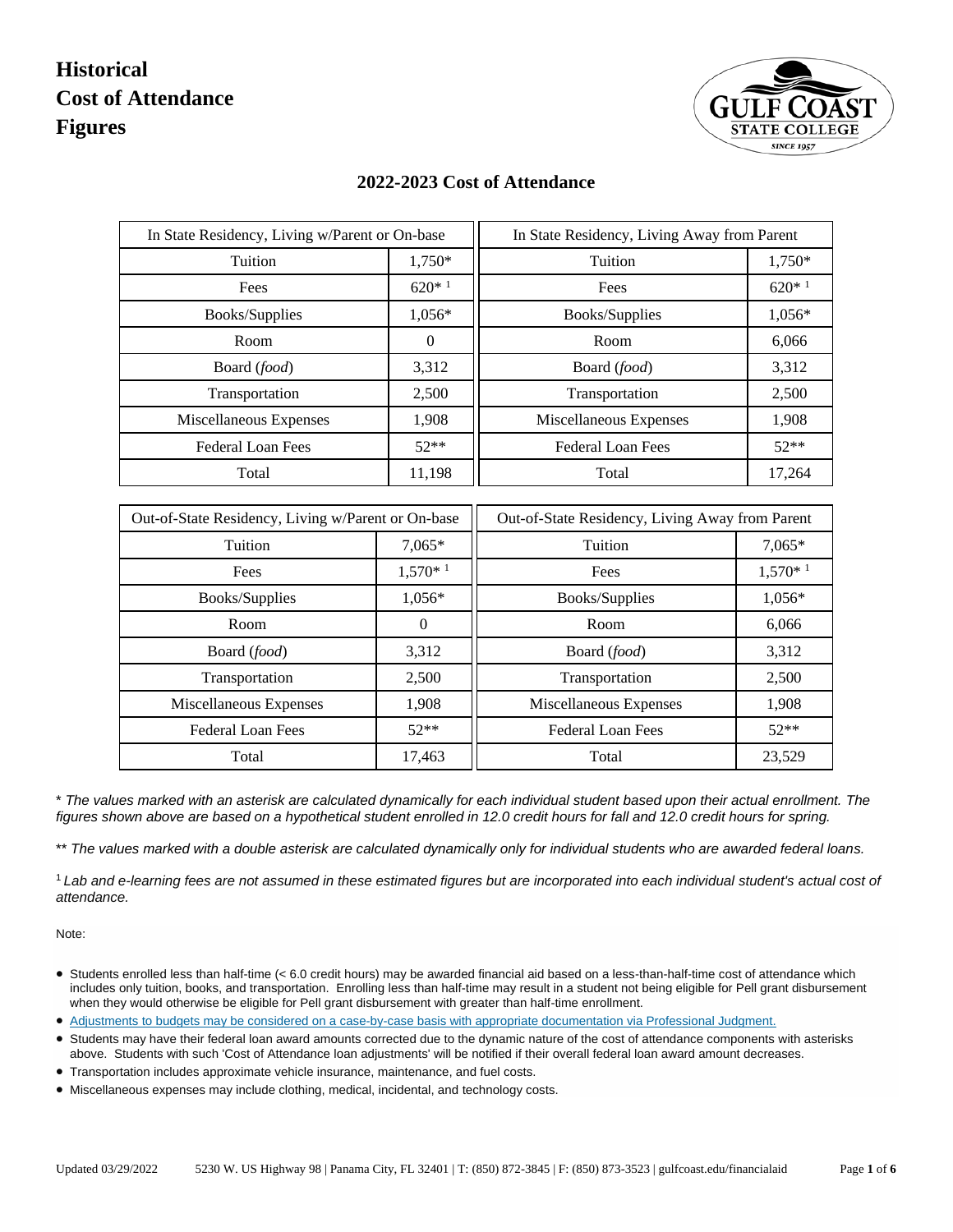

| In State Residency, Living w/Parent or On-base     |                  | In State Residency, Living Away from Parent     |           |  |
|----------------------------------------------------|------------------|-------------------------------------------------|-----------|--|
| Tuition                                            | 1,750*           | Tuition                                         | 1,750*    |  |
| Fees                                               | $620*1$          | Fees                                            | $620*1$   |  |
| Books/Supplies                                     | 1,056*           | Books/Supplies                                  | 1,056*    |  |
| Room                                               | $\boldsymbol{0}$ | Room                                            | 6,066     |  |
| Board (food)                                       | 3,312            | Board (food)                                    | 3,312     |  |
| Transportation                                     | 2,100            | Transportation                                  | 2,100     |  |
| Miscellaneous Expenses                             | 1,908            | Miscellaneous Expenses                          | 1,908     |  |
| Federal Loan Fees                                  | $51**$           | Federal Loan Fees                               | $51***$   |  |
| Total                                              | 10,797           | Total                                           | 16,863    |  |
|                                                    |                  |                                                 |           |  |
| Out-of-State Residency, Living w/Parent or On-base |                  | Out-of-State Residency, Living Away from Parent |           |  |
| Tuition                                            | 7,065*           | Tuition                                         | 7,065*    |  |
| Fees                                               | $1,570*1$        | Fees                                            | $1,570*1$ |  |
| Books/Supplies                                     | 1,056*           | Books/Supplies                                  | 1,056*    |  |
| Room                                               | $\Omega$         | Room                                            | 6,066     |  |
| Board (food)                                       | 3,312            | Board (food)                                    | 3,312     |  |
|                                                    |                  |                                                 |           |  |
| Transportation                                     | 2,100            | Transportation                                  | 2,100     |  |
| Miscellaneous Expenses                             | 1,908            | Miscellaneous Expenses                          | 1,908     |  |
| <b>Federal Loan Fees</b>                           | $51**$           | <b>Federal Loan Fees</b>                        | $51**$    |  |

#### **2021-2022 Cost of Attendance**

\* *The values marked with an asterisk are calculated dynamically for each individual student based upon their actual enrollment. The figures shown above are based on a hypothetical student enrolled in 12.0 credit hours for fall and 12.0 credit hours for spring.*

\*\* The values marked with a double asterisk are calculated dynamically only for individual students who are awarded federal loans. The *figures shown above are based on a hypothetical freshman student awarded \$9,500 of federal loans.*

<sup>1</sup>*Lab and e-learning fees are not assumed in these estimated figures but are incorporated into each individual student's actual cost of attendance.*

- Students enrolled less than half-time (< 6.0 credit hours) may be awarded financial aid based on a less-than-half-time cost of attendance which includes only tuition, books, and transportation. Enrolling less than half-time may result in a student not being eligible for Pell grant disbursement when they would otherwise be eligible for Pell grant disbursement with greater than half-time enrollment.
- [Adjustments to budgets may be considered on a case-by-case basis with appropriate documentation via Professional Judgment.](https://dynamicforms.ngwebsolutions.com/casAuthentication.ashx?InstID=ea1a3db4-b0a6-4af8-9c22-c522ab696f18&targetURL=https://dynamicforms.ngwebsolutions.com/ShowForm.aspx?RequestedDynamicFormTemplate=7cd52e45-5bab-4c2a-8192-0ca13110f272)
- Students may have their federal loan award amounts corrected due to the dynamic nature of the cost of attendance components with asterisks above. Students with such 'Cost of Attendance loan adjustments' will be notified if their overall federal loan award amount decreases.
- Transportation includes approximate vehicle insurance, maintenance, and fuel costs.
- Miscellaneous expenses may include clothing, medical, incidental, and technology costs.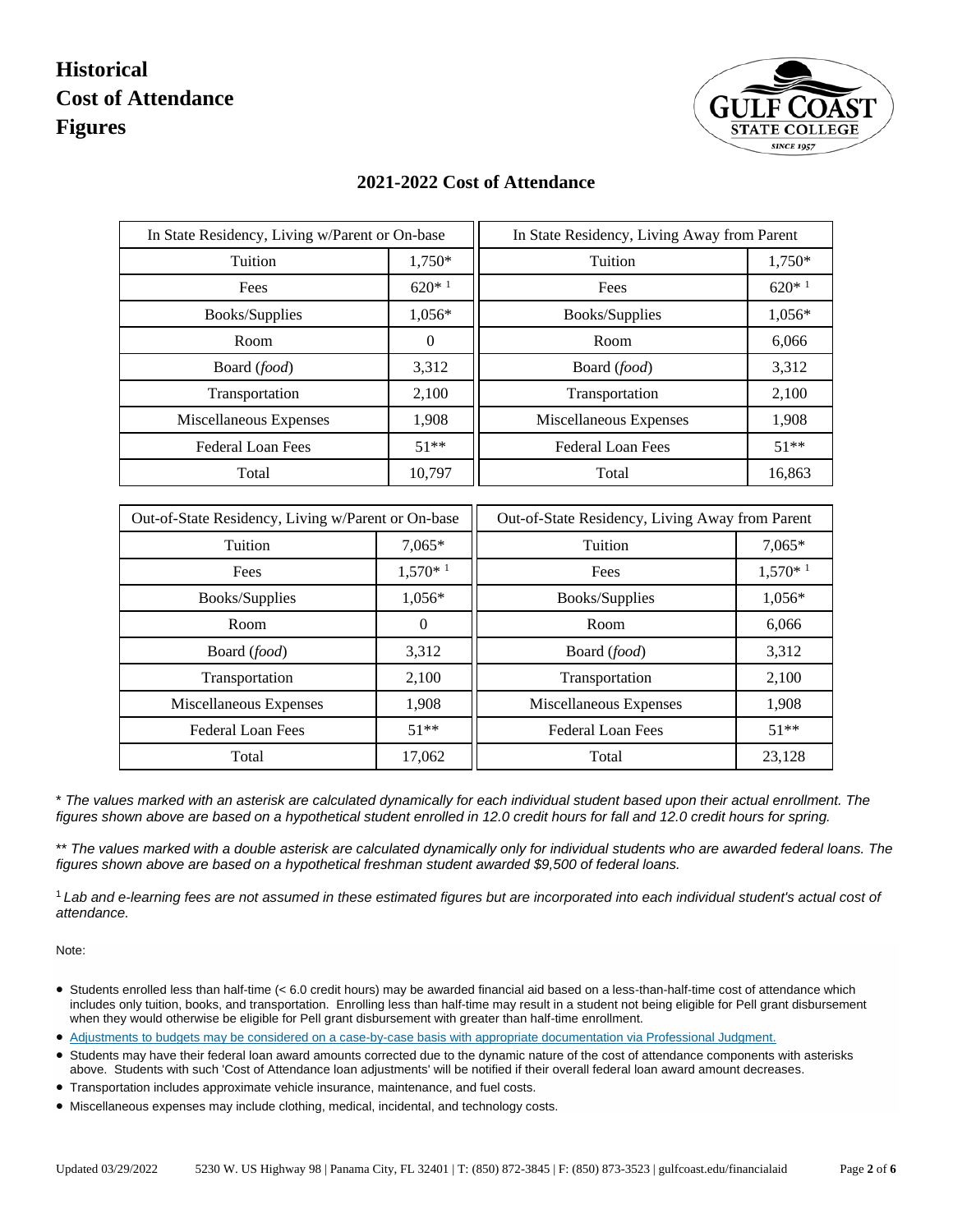

| In State Residency, Living w/Parent or On-base     |                | In State Residency, Living Away from Parent     |           |
|----------------------------------------------------|----------------|-------------------------------------------------|-----------|
| Tuition                                            | 1,750*         | Tuition                                         | 1,750*    |
| Fees                                               | $620*1$        | Fees                                            | $620*1$   |
| Books/Supplies                                     | 1,056*         | Books/Supplies                                  | 1,056*    |
| Room                                               | $\overline{0}$ | Room                                            | 6,066     |
| Board (food)                                       | 3,312          | Board (food)                                    | 3,312     |
| Transportation                                     | 2,100          | Transportation                                  | 2,100     |
| Miscellaneous Expenses                             | 1,908          | Miscellaneous Expenses                          | 1,908     |
| Federal Loan Fees                                  | $46**$         | <b>Federal Loan Fees</b>                        | 46**      |
| Total                                              | 10,792         | Total                                           | 16,858    |
|                                                    |                |                                                 |           |
| Out-of-State Residency, Living w/Parent or On-base |                | Out-of-State Residency, Living Away from Parent |           |
| Tuition                                            | 7,065*         | Tuition                                         | 7,065*    |
| Fees                                               | $1,570*1$      | Fees                                            | $1,570*1$ |
| Books/Supplies                                     | 1,056*         | Books/Supplies                                  | 1,056*    |
| Room                                               | $\overline{0}$ | Room                                            | 6,066     |
| Board (food)                                       | 3,312          | Board (food)                                    | 3,312     |
| Transportation                                     | 2,100          | Transportation                                  | 2,100     |
| Miscellaneous Expenses                             | 1,908          | Miscellaneous Expenses                          | 1,908     |
| Federal Loan Fees                                  | $46**$         | Federal Loan Fees                               | $46***$   |
| Total                                              | 17,056         | Total                                           | 23,122    |

#### **2020-2021 Cost of Attendance**

\* *The values marked with an asterisk are calculated dynamically for each individual student based upon their actual enrollment. The figures shown above are based on a hypothetical student enrolled in 12.0 credit hours for fall and 12.0 credit hours for spring.*

\*\* The values marked with a double asterisk are calculated dynamically only for individual students who are awarded federal loans. The *figures shown above are based on a hypothetical freshman student awarded \$9,500 of federal loans.*

<sup>1</sup>*Lab and e-learning fees are not assumed in these estimated figures but are incorporated into each individual student's actual cost of attendance.*

- Students enrolled less than half-time (< 6.0 credit hours) may be awarded financial aid based on a less-than-half-time cost of attendance which includes only tuition, books, and transportation. Enrolling less than half-time may result in a student not being eligible for Pell grant disbursement when they would otherwise be eligible for Pell grant disbursement with greater than half-time enrollment.
- [Adjustments to budgets may be considered on a case-by-case basis with appropriate documentation via Professional Judgment.](https://dynamicforms.ngwebsolutions.com/casAuthentication.ashx?InstID=ea1a3db4-b0a6-4af8-9c22-c522ab696f18&targetURL=https://dynamicforms.ngwebsolutions.com/ShowForm.aspx?RequestedDynamicFormTemplate=7cd52e45-5bab-4c2a-8192-0ca13110f272)
- Students may have their federal loan award amounts corrected due to the dynamic nature of the cost of attendance components with asterisks above. Students with such 'Cost of Attendance loan adjustments' will be notified if their overall federal loan award amount decreases.
- Transportation includes approximate vehicle insurance, maintenance, and fuel costs.
- Miscellaneous expenses may include clothing, medical, incidental, and technology costs.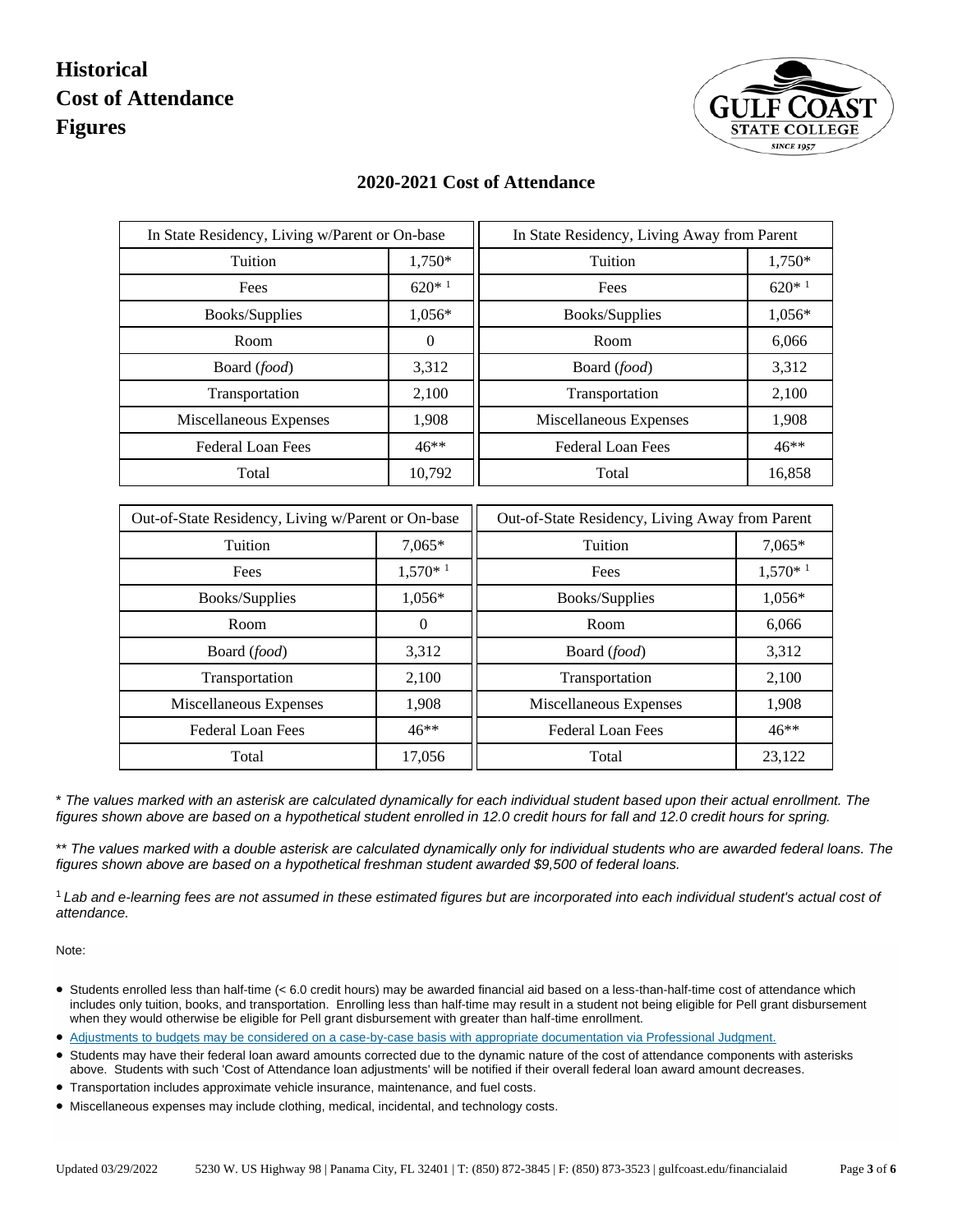

| In State Residency, Living w/Parent or On-base     |                  | In State Residency, Living Away from Parent     |           |
|----------------------------------------------------|------------------|-------------------------------------------------|-----------|
| Tuition                                            | 1,750*           | Tuition                                         | 1,750*    |
| Fees                                               | $620*1$          | Fees                                            | $620*1$   |
| Books/Supplies                                     | 1,056*           | Books/Supplies                                  | 1,056*    |
| Room                                               | $\boldsymbol{0}$ | Room                                            | 6,066     |
| Board (food)                                       | 3,312            | Board (food)                                    | 3,312     |
| Transportation                                     | 2,100            | Transportation                                  | 2,100     |
| Miscellaneous Expenses                             | 1,908            | Miscellaneous Expenses                          | 1,908     |
| Federal Loan Fees                                  | $46**$           | <b>Federal Loan Fees</b>                        | $46**$    |
| Total                                              | 10,792           | Total                                           | 16,858    |
|                                                    |                  |                                                 |           |
| Out-of-State Residency, Living w/Parent or On-base |                  | Out-of-State Residency, Living Away from Parent |           |
| Tuition                                            | 7,065*           | Tuition                                         | 7,065*    |
| Fees                                               | $1,570*1$        | Fees                                            | $1,570*1$ |
| Books/Supplies                                     | 1,056*           | Books/Supplies                                  | 1,056*    |
| Room                                               | $\overline{0}$   | Room                                            | 6,066     |
| Board (food)                                       | 3,312            | Board (food)                                    | 3,312     |
| Transportation                                     | 2,100            | Transportation                                  | 2,100     |
| Miscellaneous Expenses                             | 1,908            | Miscellaneous Expenses                          | 1,908     |
| <b>Federal Loan Fees</b>                           | $46**$           | <b>Federal Loan Fees</b>                        | $46**$    |
| Total                                              | 17,056           | Total                                           | 23,122    |

#### **2019-2020 Cost of Attendance**

\* *The values marked with an asterisk are calculated dynamically for each individual student based upon their actual enrollment. The figures shown above are based on a hypothetical student enrolled in 12.0 credit hours for fall and 12.0 credit hours for spring.*

\*\* The values marked with a double asterisk are calculated dynamically only for individual students who are awarded federal loans. The *figures shown above are based on a hypothetical freshman student awarded \$9,500 of federal loans.*

<sup>1</sup>*Lab and e-learning fees are not assumed in these estimated figures but are incorporated into each individual student's actual cost of attendance.*

- Students enrolled less than half-time (< 6.0 credit hours) may be awarded financial aid based on a less-than-half-time cost of attendance which includes only tuition, books, and transportation. Enrolling less than half-time may result in a student not being eligible for Pell grant disbursement when they would otherwise be eligible for Pell grant disbursement with greater than half-time enrollment.
- [Adjustments to budgets may be considered on a case-by-case basis with appropriate documentation via Professional Judgment.](https://dynamicforms.ngwebsolutions.com/casAuthentication.ashx?InstID=ea1a3db4-b0a6-4af8-9c22-c522ab696f18&targetURL=https://dynamicforms.ngwebsolutions.com/ShowForm.aspx?RequestedDynamicFormTemplate=7cd52e45-5bab-4c2a-8192-0ca13110f272)
- Students may have their federal loan award amounts corrected due to the dynamic nature of the cost of attendance components with asterisks above. Students with such 'Cost of Attendance loan adjustments' will be notified if their overall federal loan award amount decreases.
- Transportation includes approximate vehicle insurance, maintenance, and fuel costs.
- Miscellaneous expenses may include clothing, medical, incidental, and technology costs.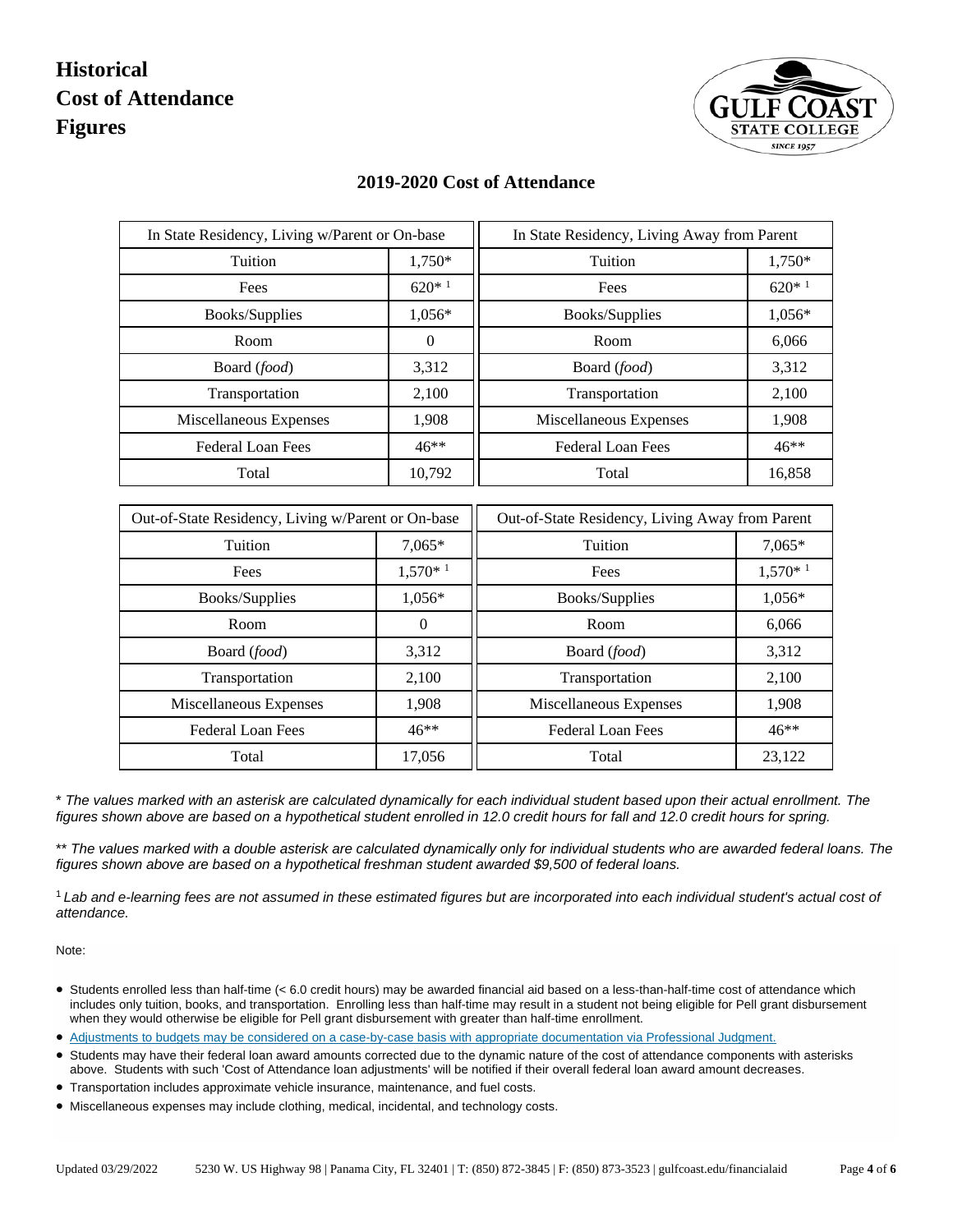

| In State Residency, Living w/Parent or On-base     |              | In State Residency, Living Away from Parent     |          |
|----------------------------------------------------|--------------|-------------------------------------------------|----------|
| Tuition                                            | 1,750*       | Tuition                                         | 1,750*   |
| Fees                                               | $620*$       | Fees                                            | $620*$   |
| Books/Supplies                                     | $1,035*$     | Books/Supplies                                  | $1,035*$ |
| Room                                               | $\mathbf{0}$ | Room                                            | 4,000    |
| Board (food)                                       | 3,580        | Board (food)                                    | 3,580    |
| Transportation                                     | 985          | Transportation                                  | 985      |
| Miscellaneous Expenses                             | 1,200        | Miscellaneous Expenses                          | 1,200    |
| <b>Federal Loan Fees</b>                           | 102**        | <b>Federal Loan Fees</b>                        | 102**    |
| Total                                              | 9,272        | Total                                           | 13,272   |
|                                                    |              |                                                 |          |
| Out-of-State Residency, Living w/Parent or On-base |              | Out-of-State Residency, Living Away from Parent |          |
| Tuition                                            | 7,065*       | Tuition                                         | 7,065*   |
| Fees                                               | 1,570*       | Fees                                            | 1,570*   |
| Books/Supplies                                     | 1,035*       | Books/Supplies                                  | $1,035*$ |
| Room                                               | $\theta$     | Room                                            | 4,000    |
| Board (food)                                       | 3,580        | Board (food)                                    | 3,580    |
| Transportation                                     | 985          | Transportation                                  | 985      |
| Miscellaneous Expenses                             | 1,200        | Miscellaneous Expenses                          | 1,200    |
| <b>Federal Loan Fees</b>                           | 102**        | <b>Federal Loan Fees</b>                        | 102**    |
| Total                                              | 15,537       | Total                                           | 19,537   |
|                                                    |              |                                                 |          |

#### **2018-2019 Cost of Attendance**

\* *The values marked with an asterisk are calculated dynamically for each individual student based upon their actual enrollment. The figures shown above are based on a hypothetical student enrolled in 12.0 credit hours for fall and 12.0 credit hours for spring.*

\*\* *The values marked with a double asterisk are calculated dynamically only for individual students who are awarded federal loans. The figures shown above are based on a hypothetical freshman student awarded \$9,500 of federal loans.*

Please note:

- Students enrolled less than half-time (< 6.0 credit hours) may be awarded financial aid (e.g. Pell Grant) based on a less-thanhalf-time cost of attendance which includes only tuition, books, and transportation.
- Adjustments to budgets may be considered on a case-by-case basis with appropriate documentation
- Students may have their federal loan award amounts corrected due to the dynamic nature of the cost of attendance components with asterisks above. Students with such 'Cost of Attendance loan adjustments' will be notified if their overall federal loan award amount decreases.